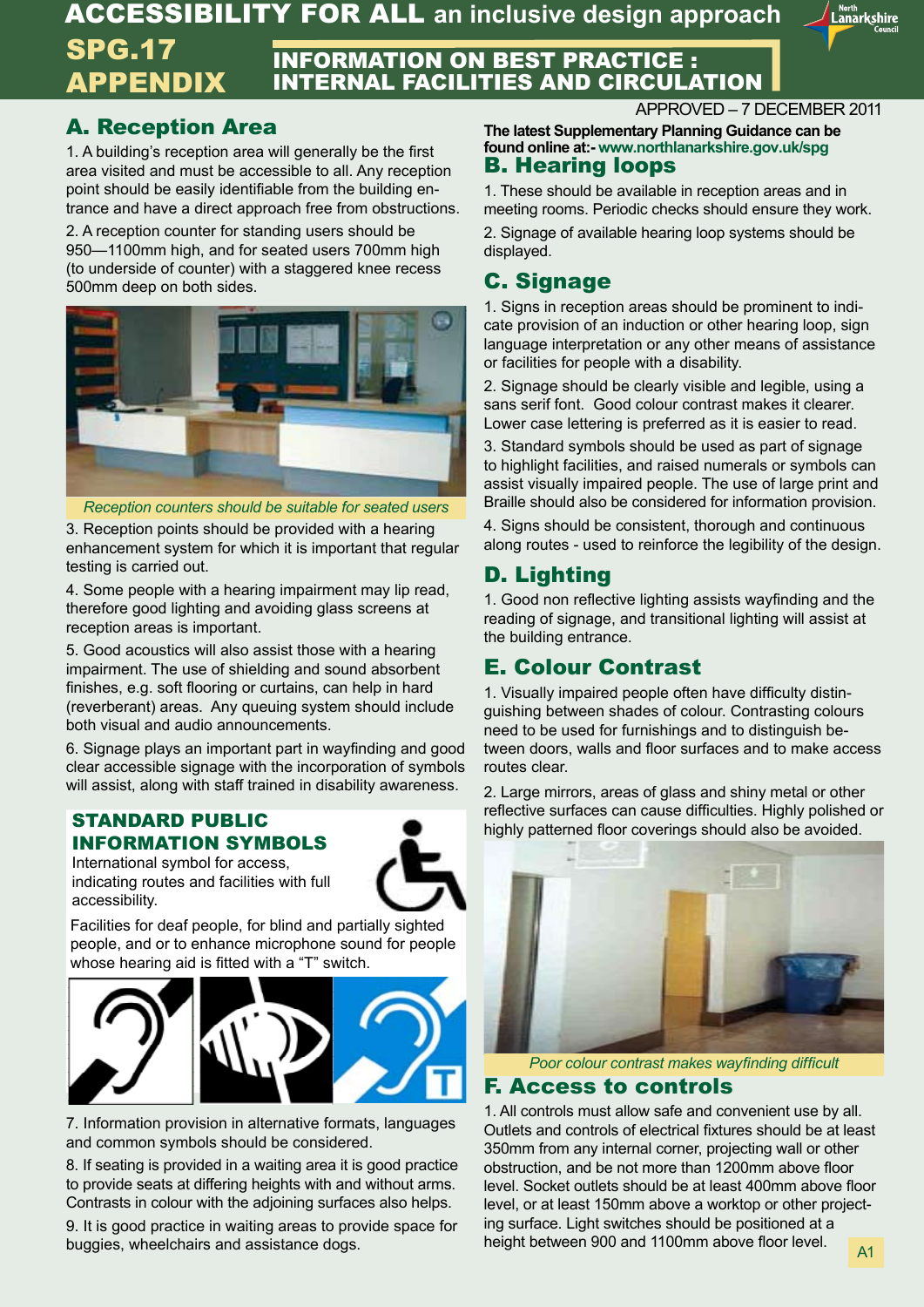

*Wheelchair Accessible Toilet dimensions* 

1600 min Exclude any projecting heat emitters



## SPG.17 APPENDIX: **ACCESSIBILITY FOR ALL ...**

## G. Toilet provision

1. A wide range of people find it either impossible or extremely difficult to use standard WC accommodation. Everyone should have equal access to toilet facilities.

2. Where there is space only for one toilet in a building, it should be a unisex wheelchair accessible toilet in accordance with the layout and measurements shown. A mimimum of 1500mm by 1500mm manoeuvring space is required. At least one unisex wheelchair accessible WC should be located where toilets are provided for customers, visitors or staff.

3. One should be located as close as possible to the entrance or waiting area of a building and be signed and located in a similar position on each floor of a multi-storey building. There should be right and left handed transfer WC's on alternate floors.

4. A wheelchair user should not have to travel more than 40m to a toilet owing to a need for quick access. Also for this reason, any baby changing facilities should preferably be provided separately.

5. Doors to an accessible toilet should be outward opening with a horizontal closing bar on the inside if not fitted with a self closer. Sliding or bi-fold doors are alternatives, provided they are easy to open / close.

6. All fittings and grab-rails (non-slip preferred) should contrast visually with the background wall, and there should be contrast between the walls and floor to aid visually impaired users.

7. In a building with a number of Wheelchair Accessible Toilets, consideration should be given to providing a Changing Places Toilet (CPT), with extra space and a changing bench facility - see

www.changing-places.org for more details.

8. No obtrusions eg from soil vent pipe, boxing for drainage or waste bins must obstruct the use of the toilet.

9. Door handles should be easily operable and contrast visually. Locking lever handles are easiest for most to use.

10. Where there are 4 or more cubicles in a same sex toilet one of these should be an enlarged cubicle for use by people who need extra space, like parents with young children or people with shopping or luggage. The minimum width of these toilets should be 1200mm. See illustration for further dimensions.

11. The number of toilet facilities required will depend on occupancy figures. Contact Building Standards service for further quidance.



*A CPT Wheelchair Accessible Toilet*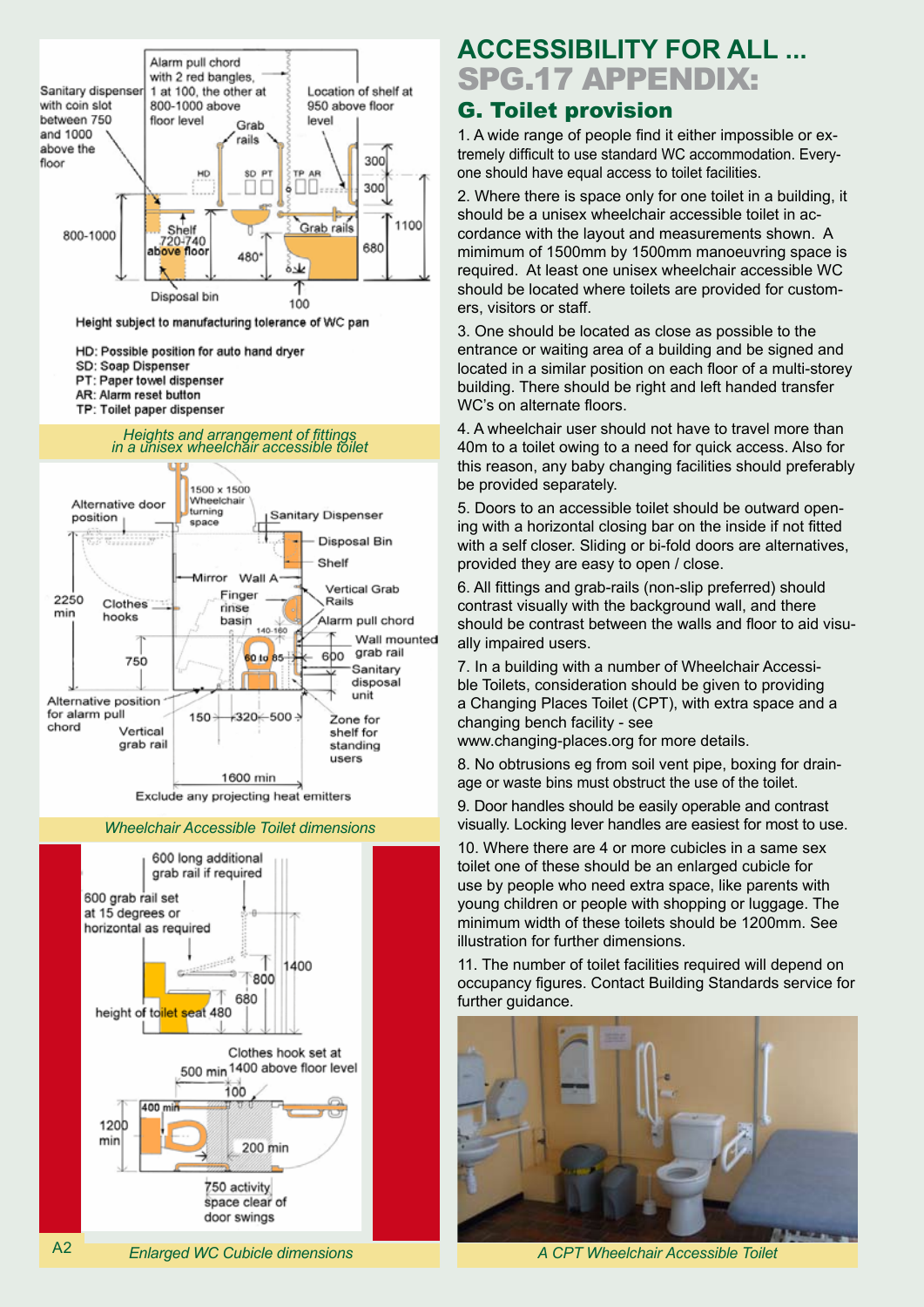## **ACCESSIBILITY ACCESSIBILITY FOR ALL 2018 THE SPG.17 APPENDIX:**

## H. Corridors

1. Ease of movement around a building benefits everyone. Corridors therefore need to be of sufficient width to suit all users. Minimum widths should be at least 1200mm, excluding any projections into the corridor, and routes must be kept free from obstacles.

2. Where the unobstructed width of a corridor is less than 1800mm, passing places should be at least 1800mm long and 1800mm wide at reasonable intervals to allow wheelchairs to pass at corridor junctions and similar.

3. Continuous handrails should be provided to give support and safe passage, and have positive ends (return to wall or floor) and colour contrast, with a diameter of 40- 50mm and a clearance of 50-60mm from a wall.

4. Floor finishes should be slip resistant and non reflective. Any glass screen should have suitable manifestations or etchings to prevent collisions.



*Obstructions such as a radiator (if it cannot be recessed) may project up to 100mm reducing a corridor width to 1.1m, over a maximum length of 900mm.*

*Shaded areas show required unobstructed space requirements for approaching doors. All dimensions are clear widths.* 

## I. Vertical Circulation- Lifts

1. A passenger lift is the most suitable means of vertical access for everyone and should be provided wherever possible and signs to the lift should be clearly visible from the building entrance.

2. Minimum dimensions of the lift car should be 1100 wide x 1400mm deep. A larger lift will allow a wheelchair user to turn around, otherwise a mirror should be provided to allow safe exit.

3. Power operated sliding doors should provide a minimum clear opening of 800mm and be fitted with timing and re-opening activators.

4. Lift controls should include braille and be located between 900 and 1100mm from the floor and be at least 400 mm from any return wall.

5. Audible and visual indication of lift arrival and location should be provided in the lift car and on all landings.

## J. Internal Stairs

1. Any flight of stairs should ideally contain no more than 12 steps or risers, with a uniform rise of each step of between 100 and 170mm, and a uniform going of each step of at least 250mm, preferably 350 mm.

2. Stair colour contrast of a single band of colour should wrap around each step nosing by 40mm on both the riser and going.

3. Handrails should be provided on both sides of the flight at a height of 840-1000mm, which should contrast in colour with the steps and walls, and return to the wall or floor.







*Internal stairs with colour contrasted nosings and handrail*